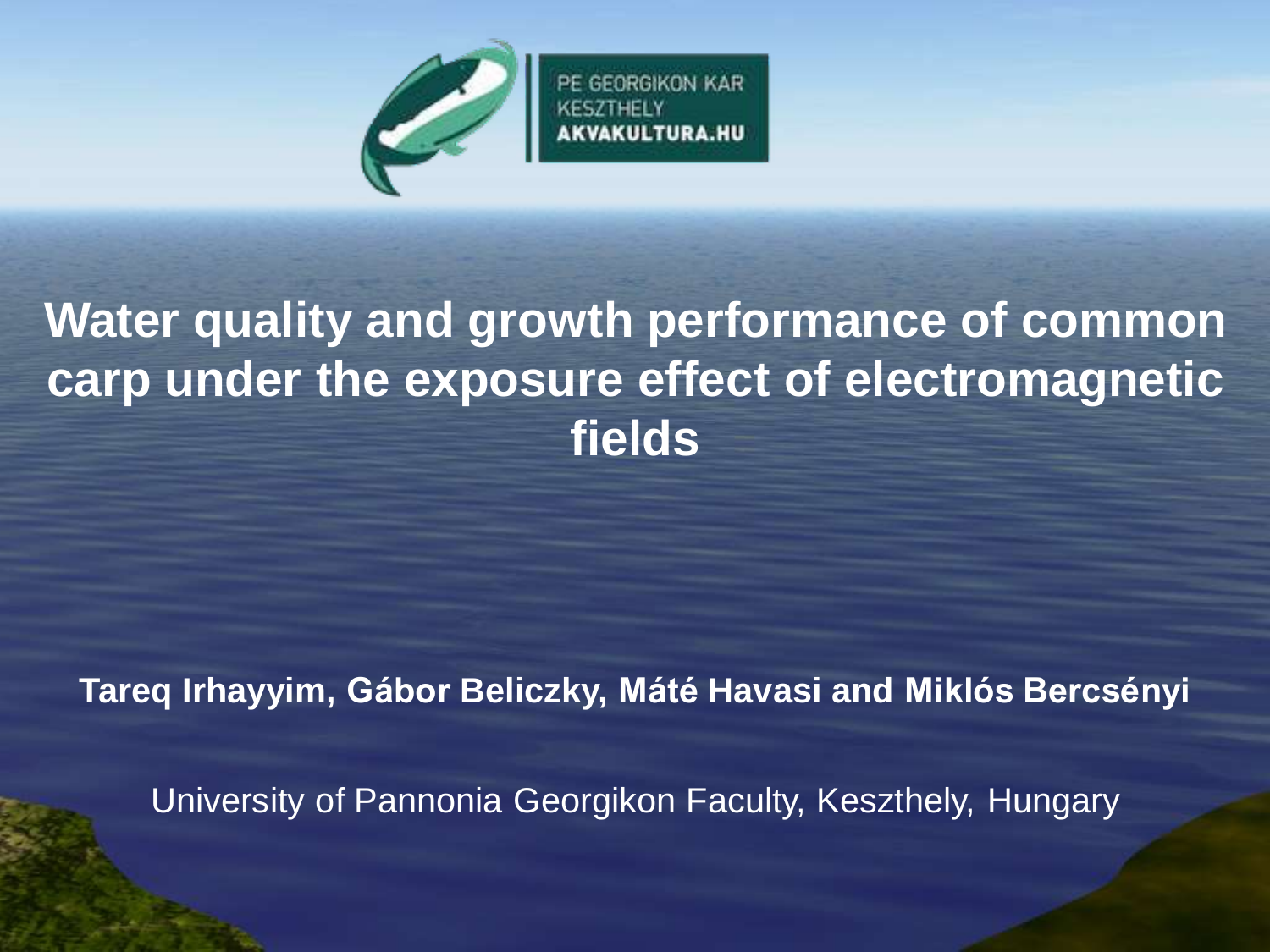#### **Outline of Presentation**

- Introduction
- Materials and Methods
- Results
- Conclusion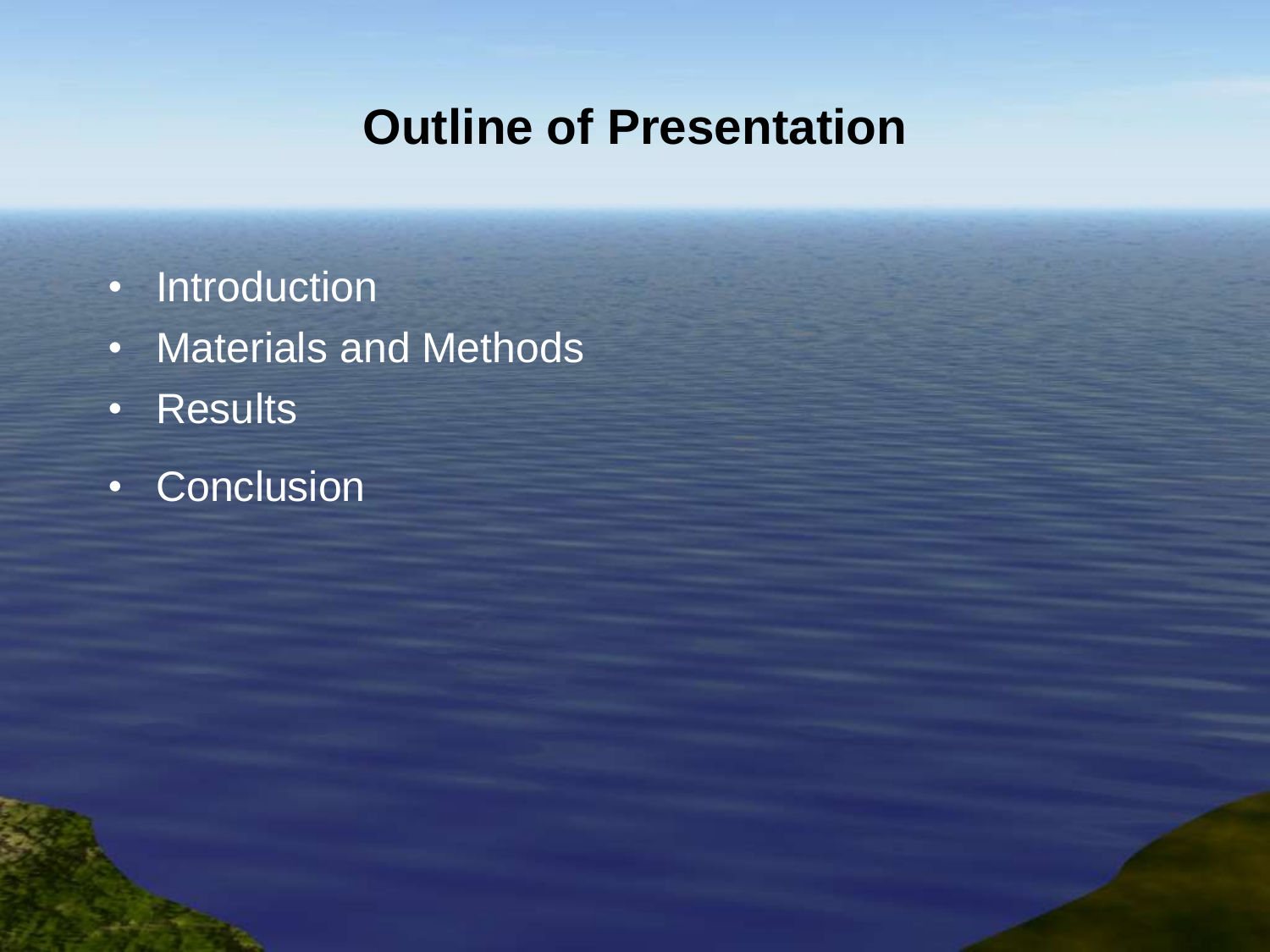#### **Potential Uses of Magnetic Field (MF)**

Magnetic field (MF) has been successfully used in different sectors:

•Agriculture •Wastewater treatment •Scale prevention. •Food processing

MF can affect Surface tension, density, viscosity, hardness and conductivity of water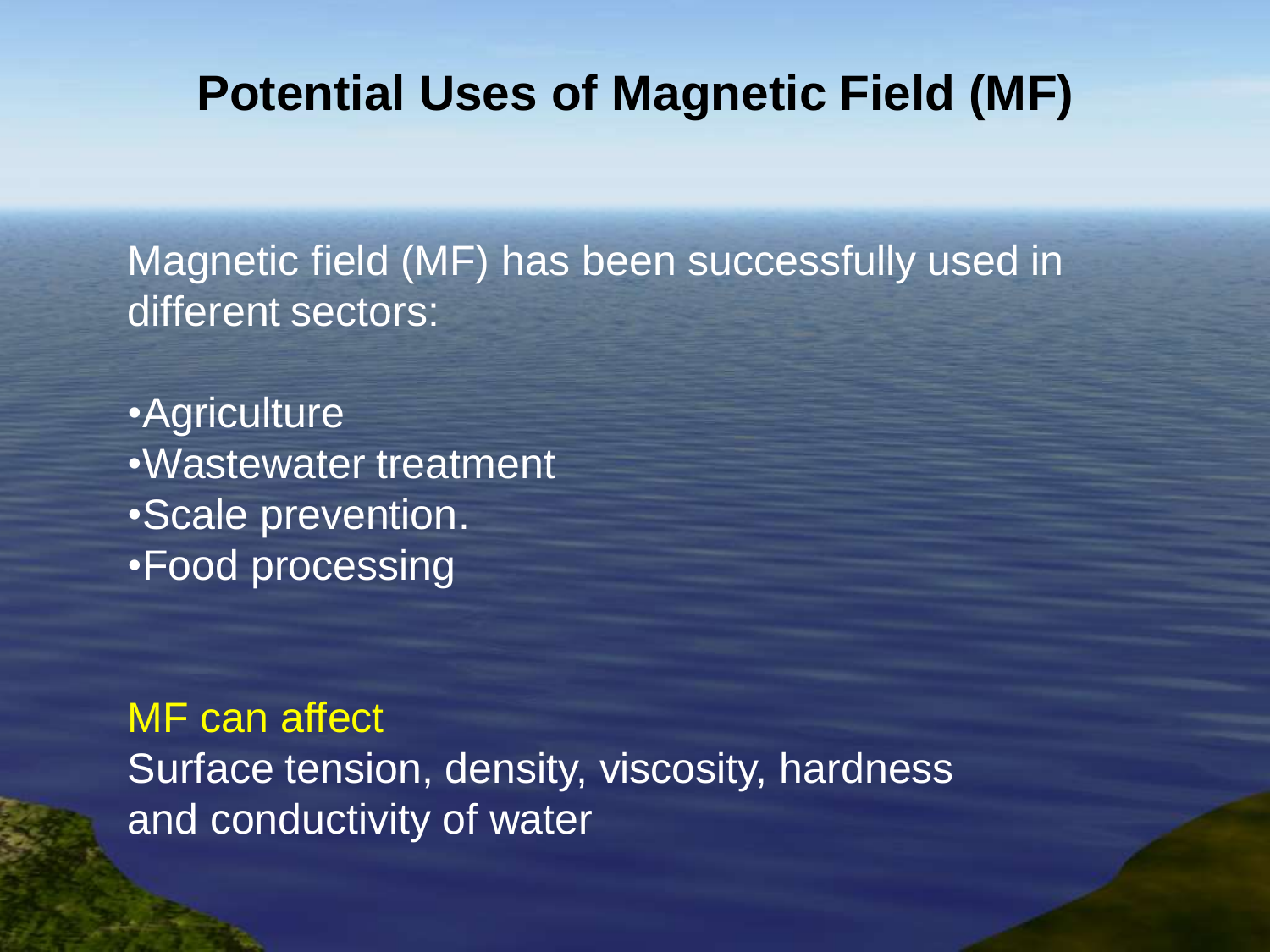#### **Benefits of MF in the Agriculture**

In farming MF can improve:

•Quality of irrigation water •Seed germination •Crop yield

In animal production, MF can also improve the health of livestock.

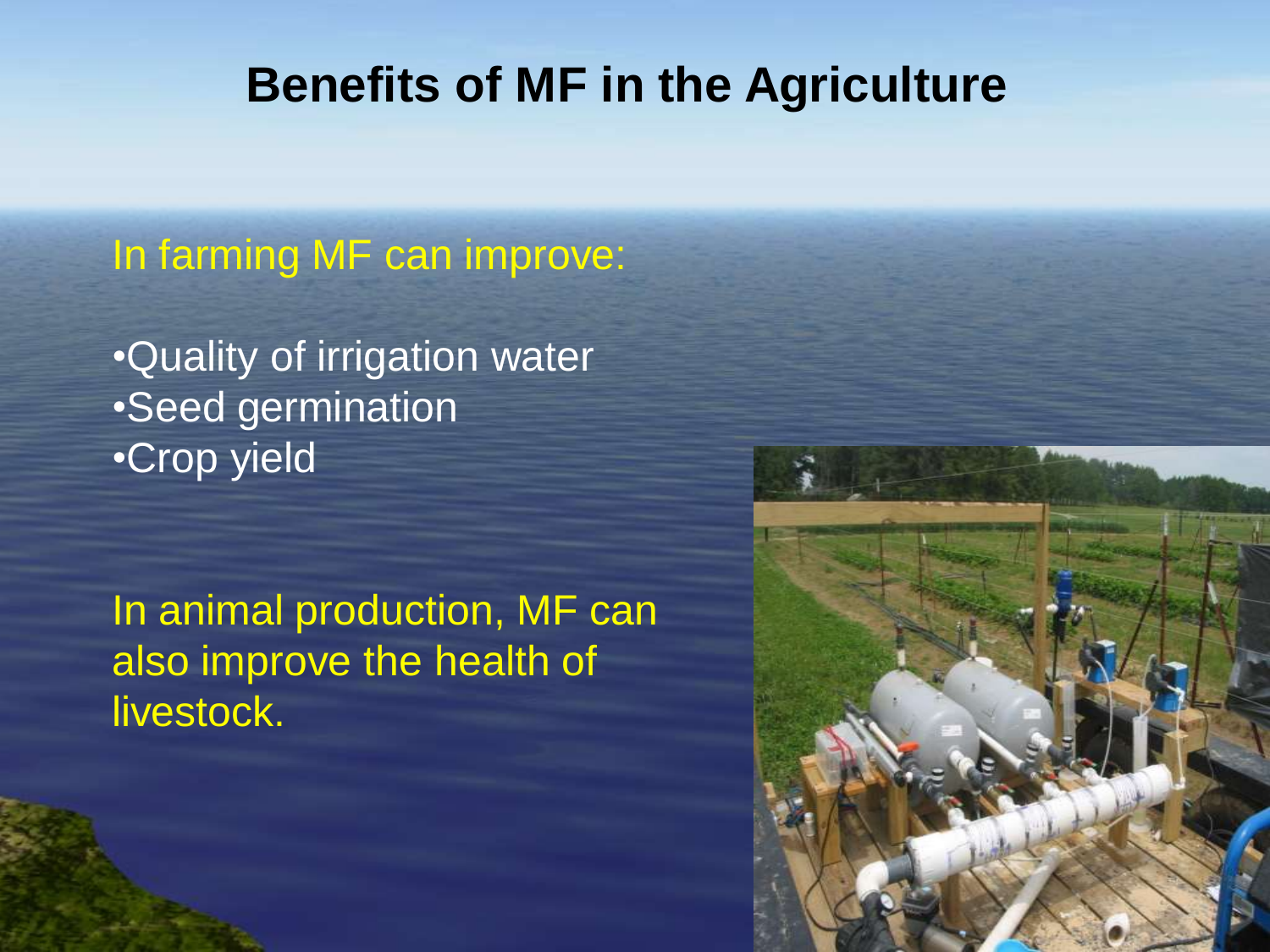#### **MF in Wastewater Treatment**

In wastewater treatment MF can:

•Control decomposition

•Increase biodegradability of microorganisms

•Improve the solubility of solid matter.



Magnetic drum separator for wastewater treatment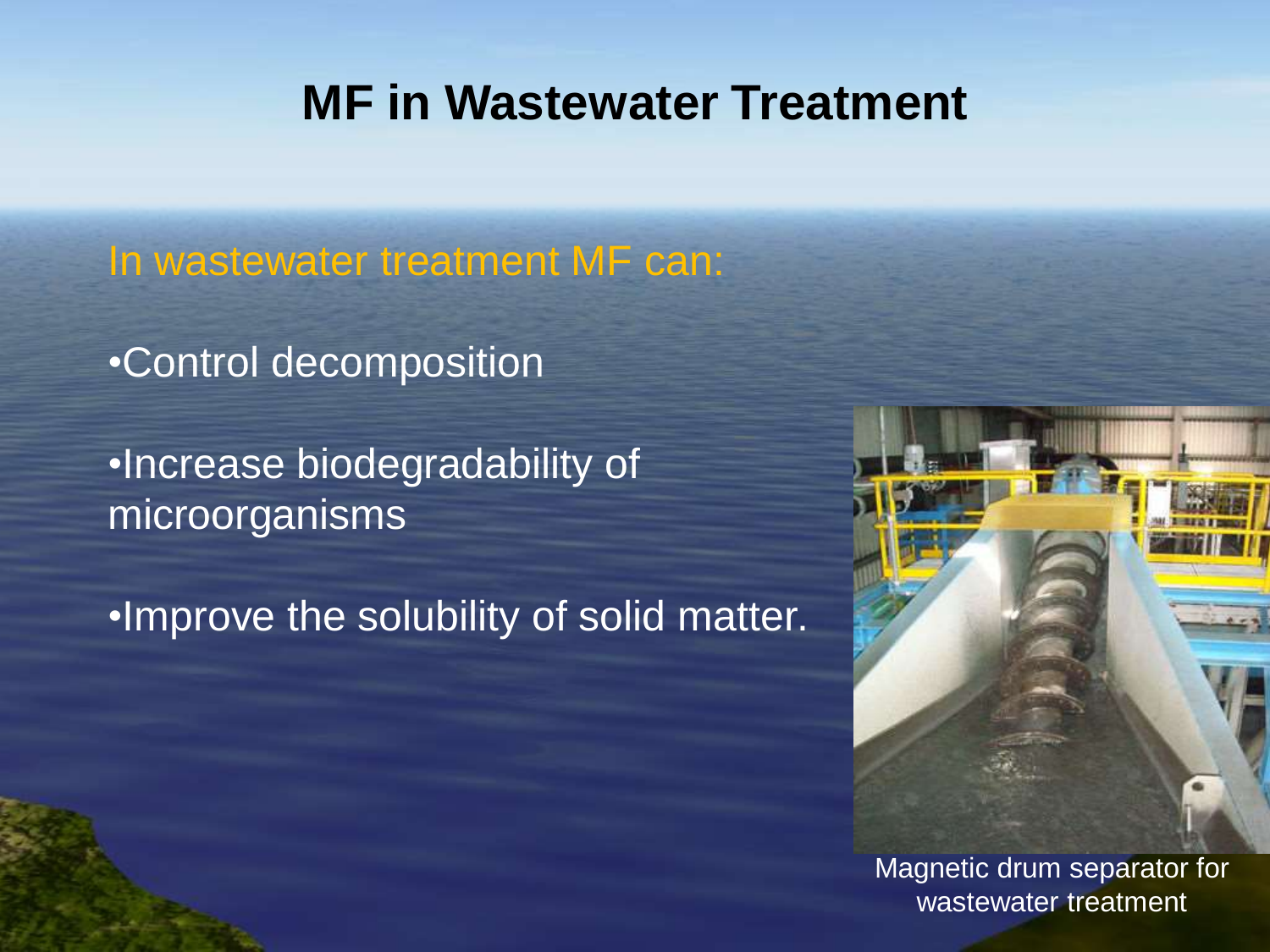### **Limited applications of magnetic treatment in aquaculture**

| Krzemieniewski et al., 2004 | European sheatfish (Silurus glanis L.) larvae             |
|-----------------------------|-----------------------------------------------------------|
|                             | MF intensity = 400 to 600 Millitesla (mT).                |
| •Tang et al., 2015          | Juvenile sea cucumber (Apostichopus japonicus)            |
|                             | MF intensity = 100, 300 and 500 $(mT)$                    |
| •Nofouzi et al., 2017       | Rainbow trout (Oncorhynchus mykiss).                      |
|                             | MF intensity = 0.1, 0.5, 5 and 50 microtesla $(\mu T)$    |
| •Hassan et al. 2018         | Red hybrid tilapia (Oreochromis sp.)                      |
| 2018                        | Egg hatchability of African catfish (Clarias gariepinus). |
| 2019                        | Jade Perch (Scortum barcoo)                               |
|                             | MF intensity = $0,100, 150$ and 200 (mT)                  |

#### Conclusion of these studies:

•Response of fish to the MF varies from one species to another. •More experiments need to test the effects on different species of fish. • There is a debate about the effect of MF on water quality.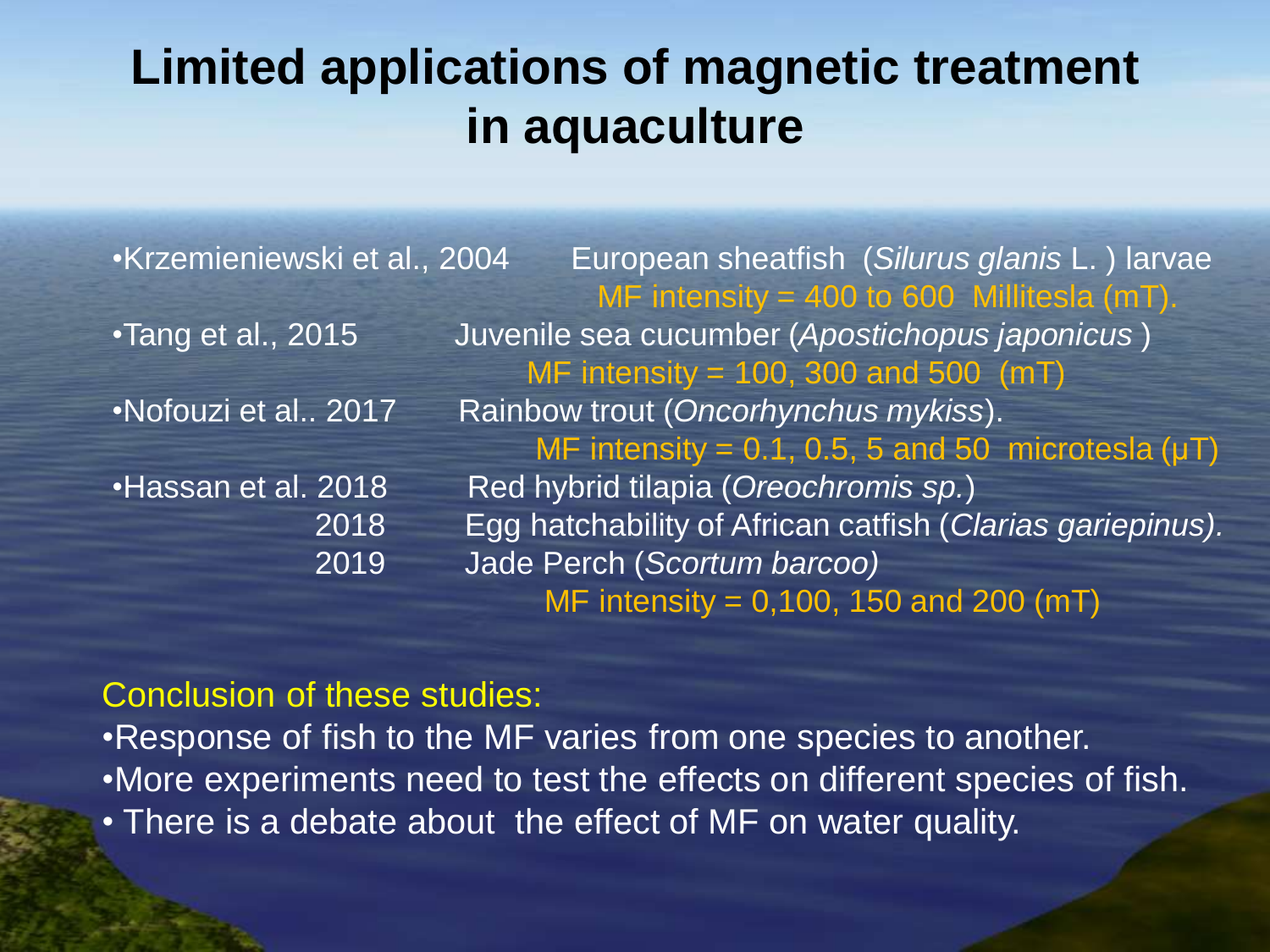#### **Aim of the study**

Our study aimed to investigate the effects of electromagnetic field on water quality and growth performance of common carp in a recirculating aquaculture system.

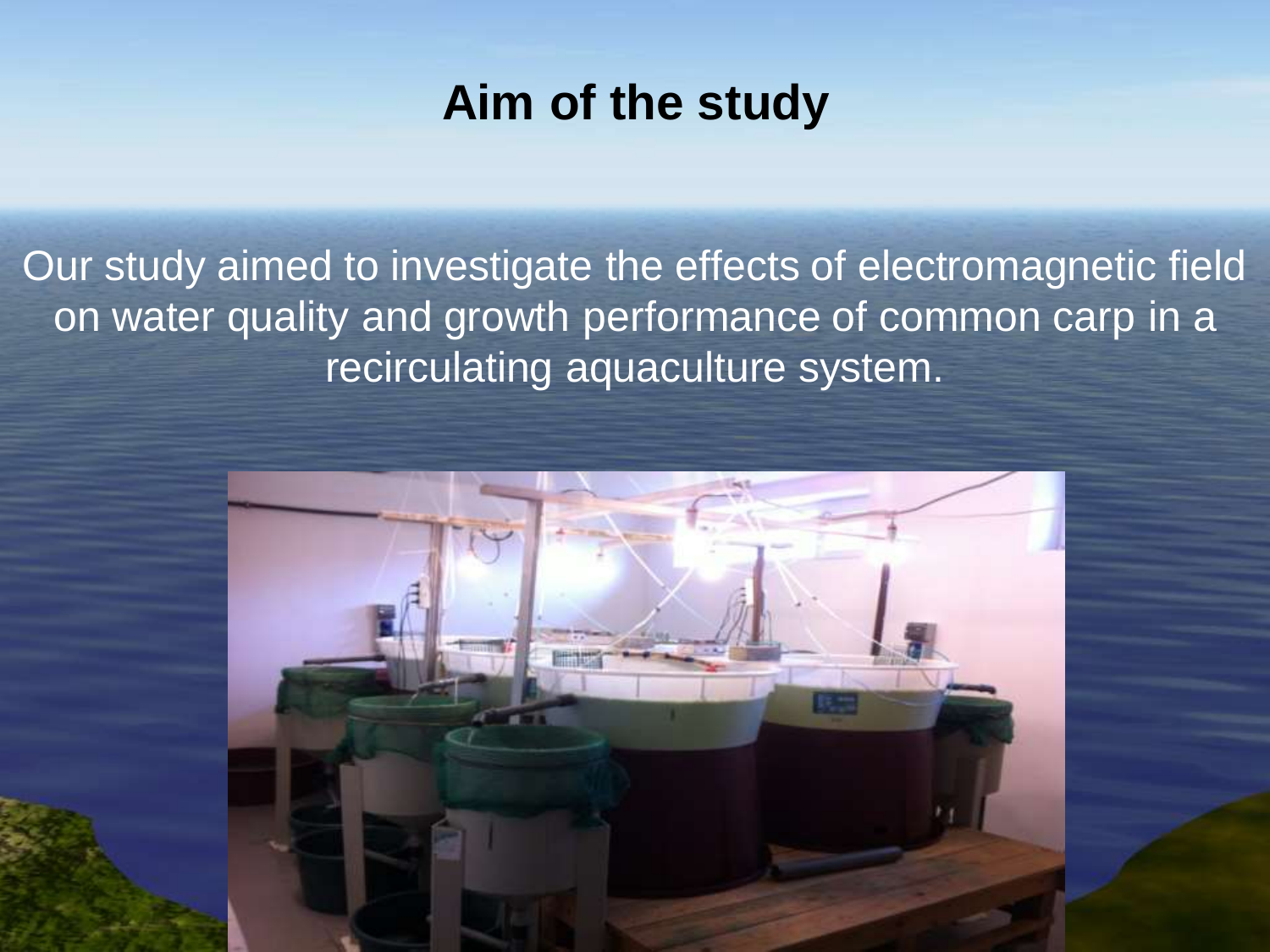#### **MF Generator**

- Commercial electromagnetic field generator
- Frequency: 25 kHz
- Low intensity: 0.8 Millitesla (mT).





Electromagnetic Field Generator Multi Plus (IVT,Hirschau, Germany)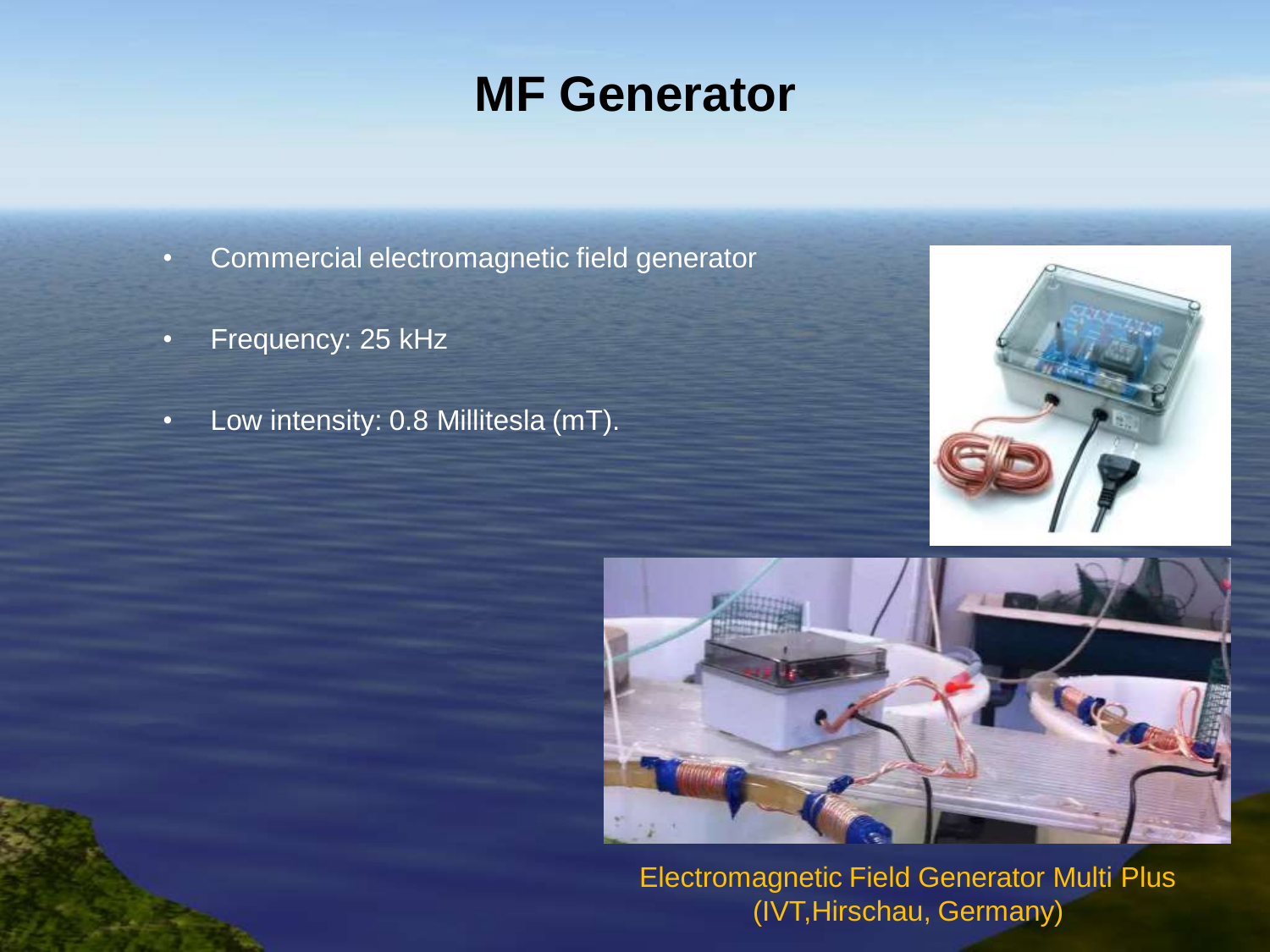#### **Experimental design and rearing conditions**

- **Six independent units (two treatments, three replicates each) FT**: Fish tank (55L) **WCT**: Waste collection tank (36 L) **BF: Biological filter (60L) P**: Pump.
- **Fish biomass:** 127g/Tank
- **Initial stocking density:** 2.3 kg/m³
- **Flow rate:** 3 L/min
- **Feeding rate:** 3.5% BW
- **Water replacement:** 30% weekly



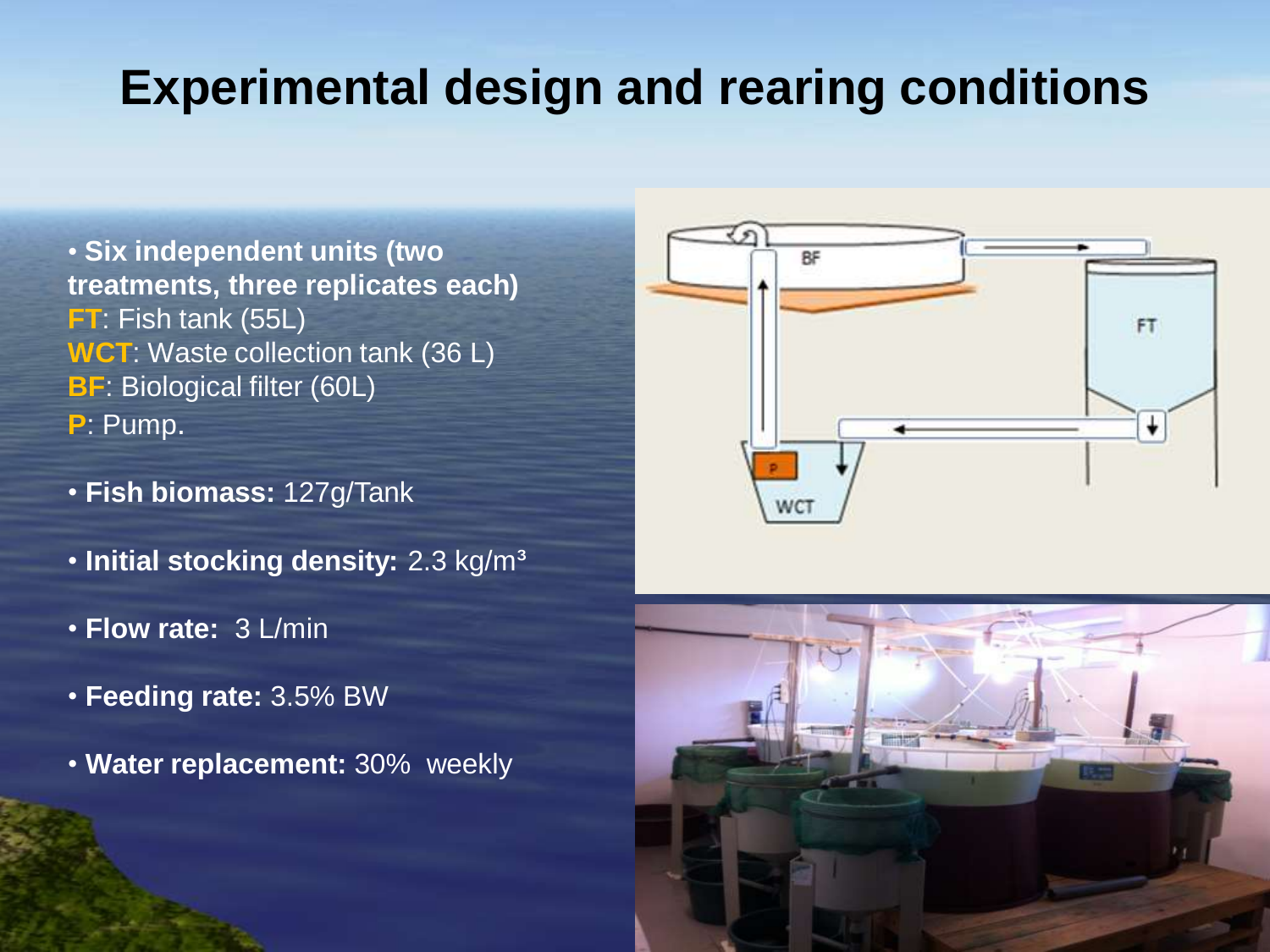### **Sampling and measurements**

- Dissolved oxygen (DO)
- **Temperature**
- pH

- Ammonium nitrogen (NH<sub>4</sub>-N)
- Nitrite nitrogen  $(NO<sub>2</sub>-N)$
- Nitrate nitrogen  $(NO<sub>3</sub>-N)$ ,

**Weekly** (fish tank)

Daily (fish tank)

• Growth and survival of fish (at the end).



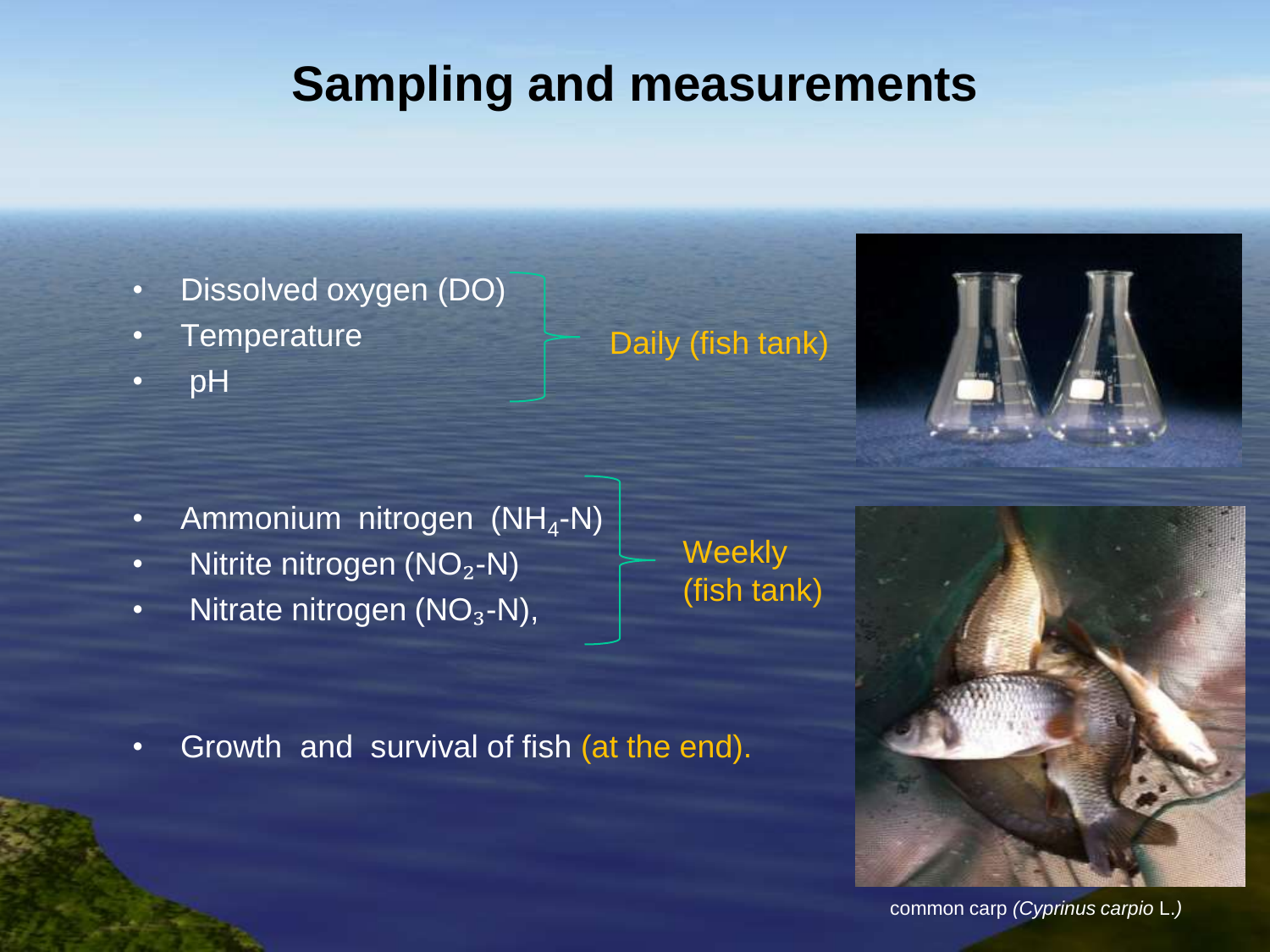#### **(I) Eelectromagnetic field had no effects on water quality**



No significant differences P>0.05 (t. test)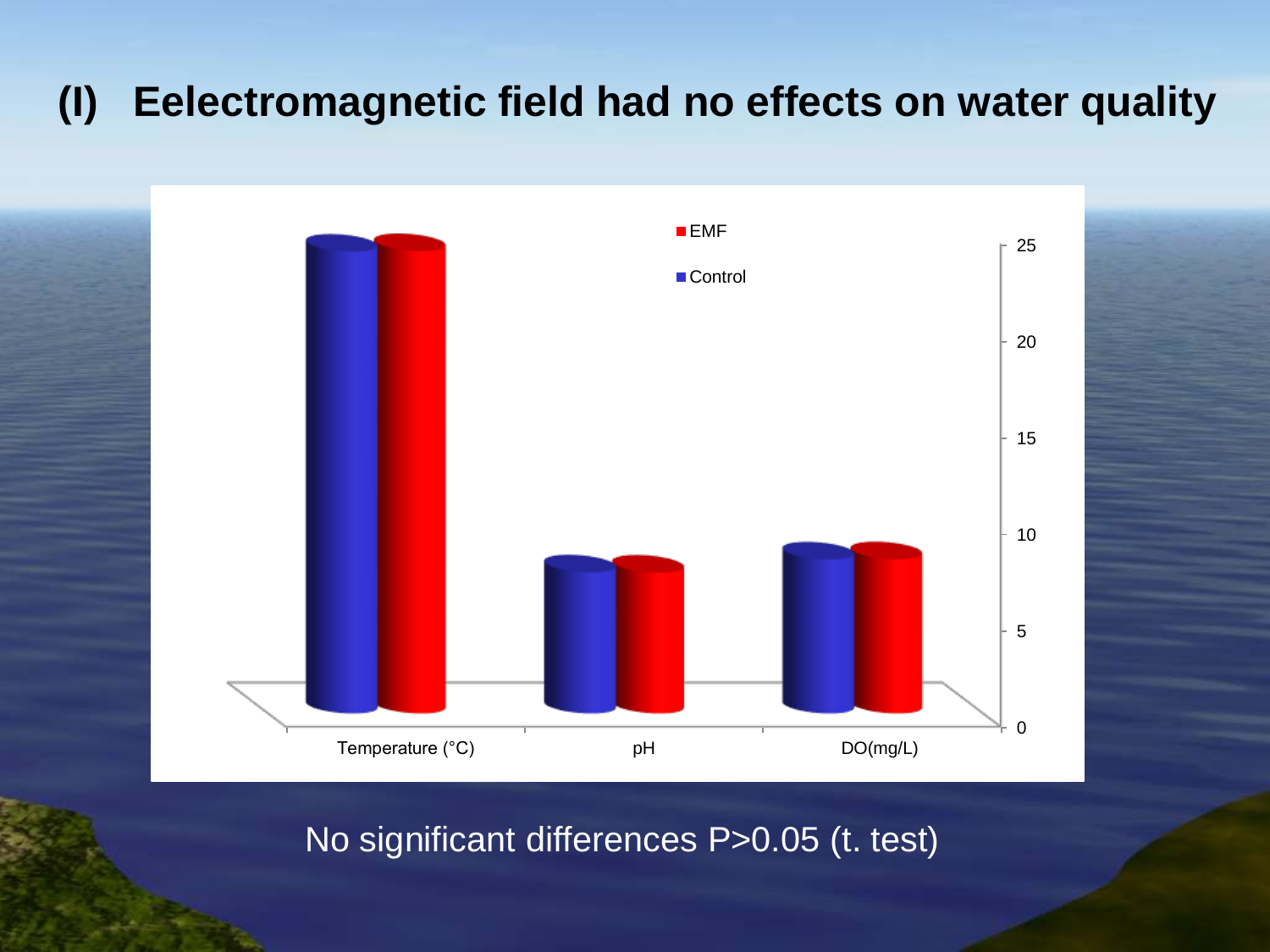#### **(II) Eelectromagnetic field had no effects on water quality**



No significant differences P>0.05 (t. test)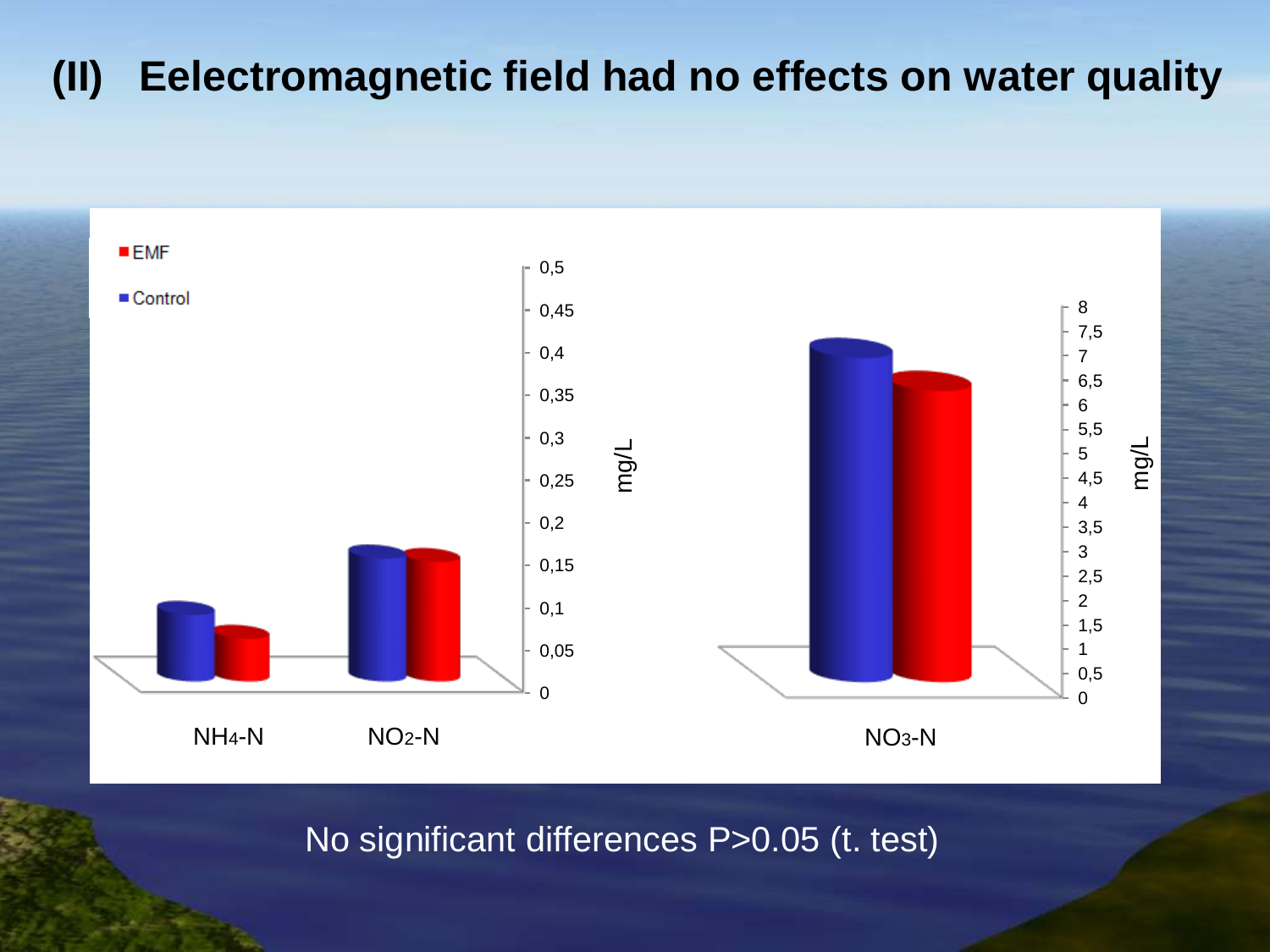#### **EMF increased the growth Performance of fish**



Significant differences P<0.05 (t. test)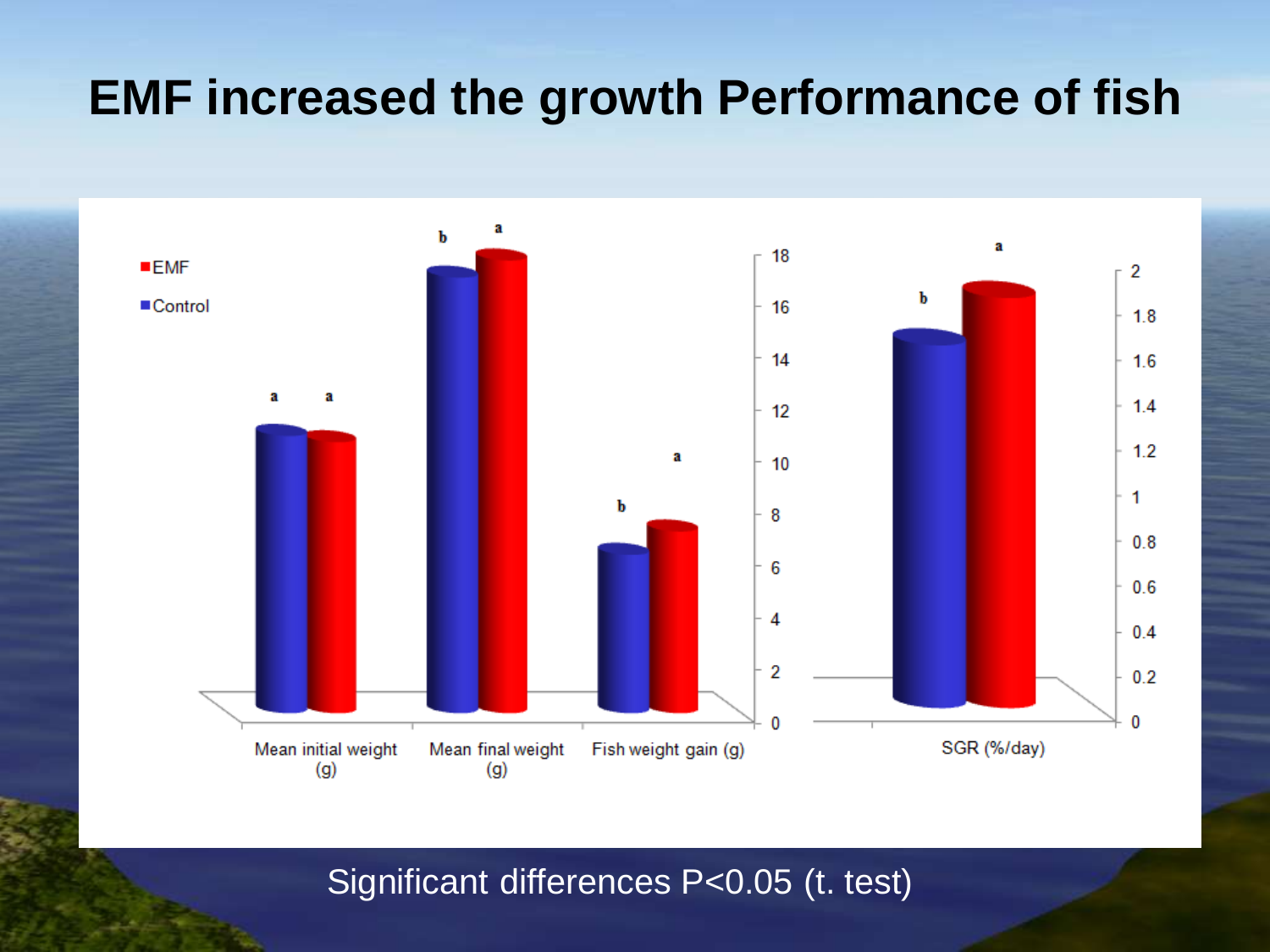#### **EMF increased Feed utilization efficiency of fish**



Significant differences P<0.05 (t. test)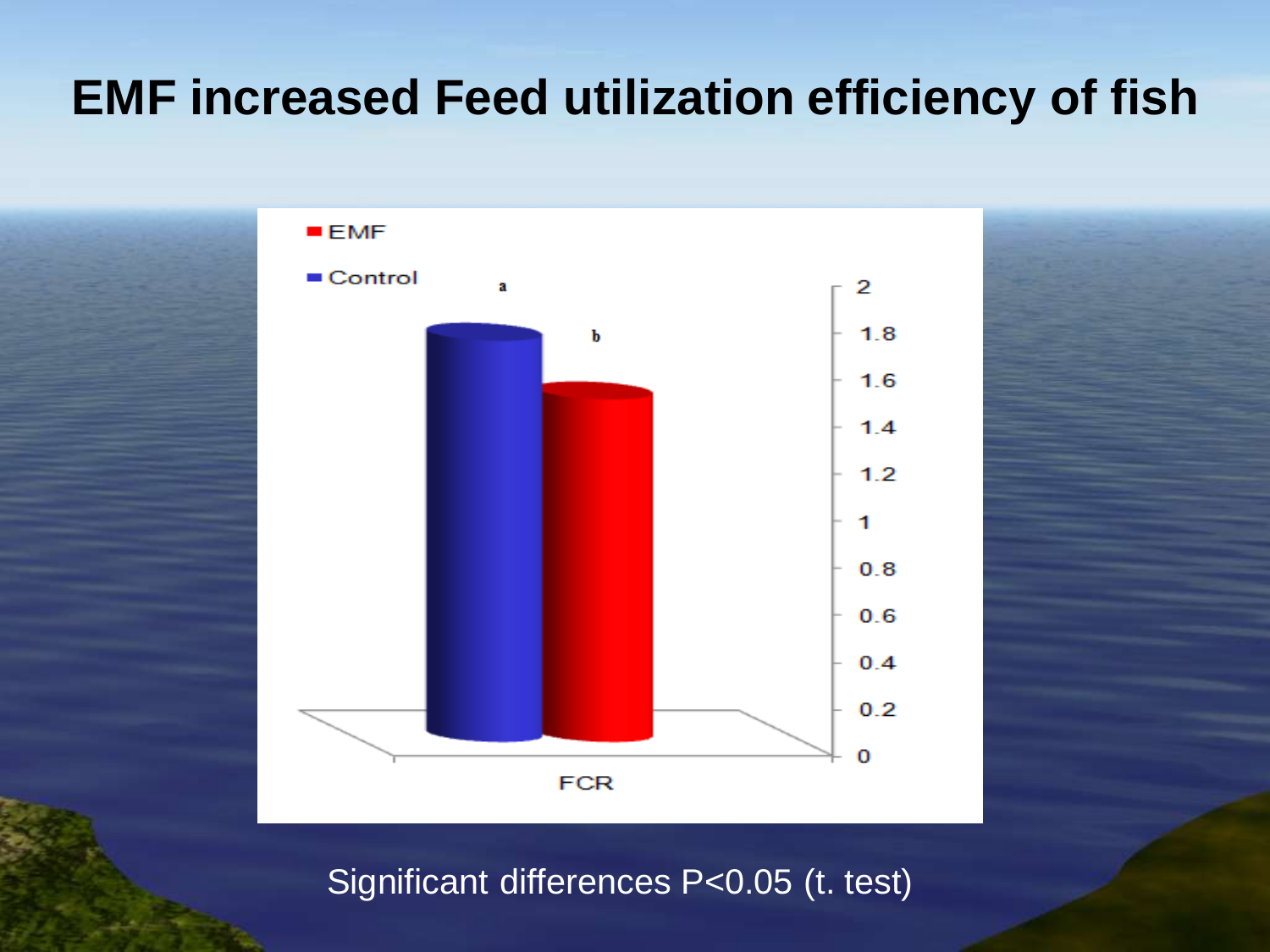# **Conclusion**

 $\triangleright$  The electromagnetic field of 0.8 mT improved the growth of common carp in RAS

▶ Feed utilization efficiency also improved.

 $\triangleright$  No significant effect on water quality parameters.

 $\triangleright$  The electromagnetic field can has beneficial effects on the operation and total production cost of RAS.